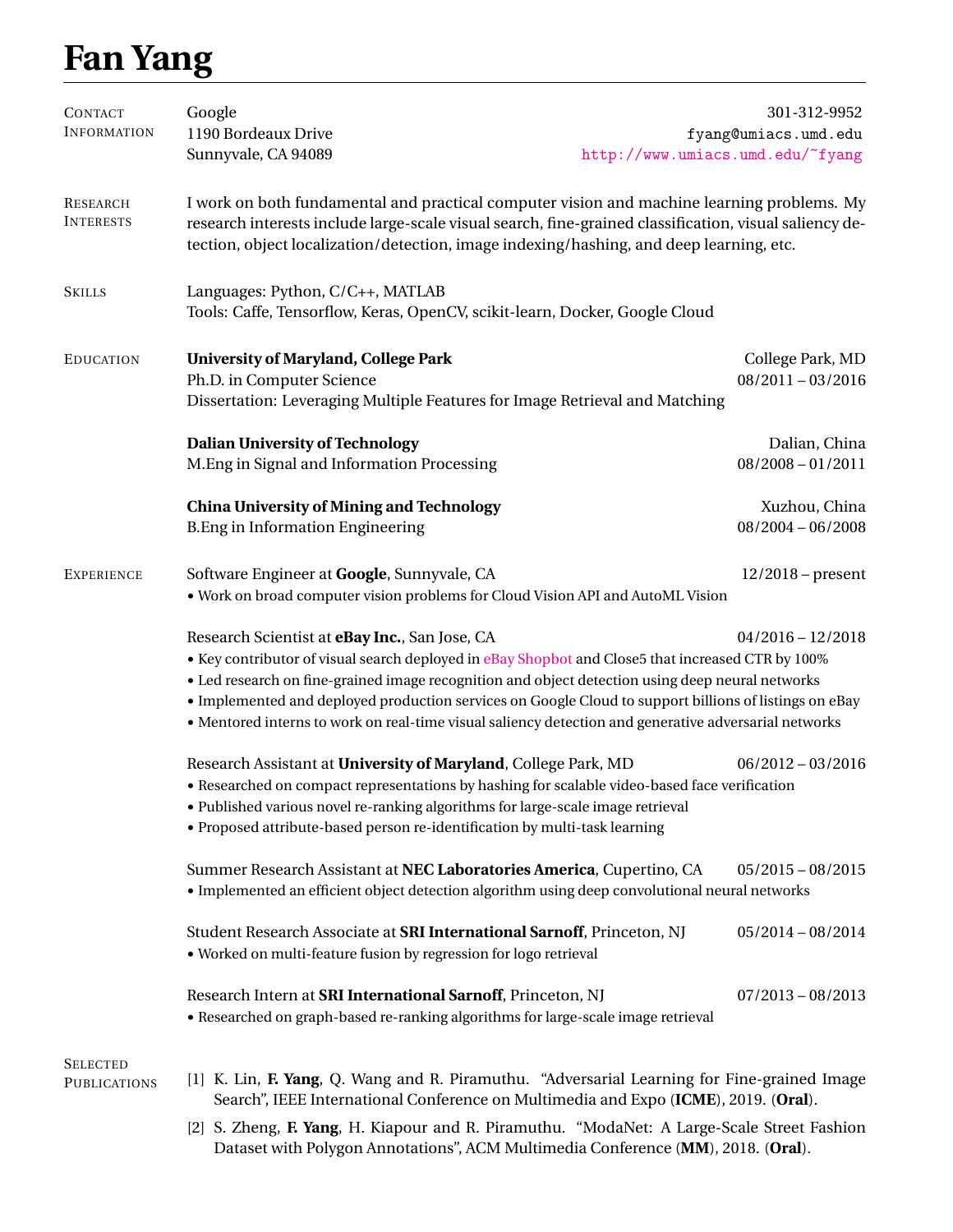- [3] M. Najibi, **F. Yang**, Q. Wang and R. Piramuthu. "Towards the Success Rate of One: Real-time Unconstrained Salient Object Detection", IEEE Winter Conference on Applications of Computer Vision (**WACV**), 2018.
- [4] **F. Yang**, A. Kale, Y. Bubnov, L. Stein, Q. Wang, H. Kiapour and R. Piramuthu. "Visual Search at eBay", ACM SIGKDD Conference on Knowledge Discovery and Data Mining (**KDD**), 2017.
- [5] C. Su<sup>\*</sup>, **F. Yang**<sup>\*</sup>, S. Zhang, Q. Tian, L. S. Davis and W. Gao. "Multi-Task Learning with Low Rank Attribute Embedding for Multi-Camera Person Re-identification", IEEE Transactions on Pattern Analysis and Machine Intelligence (**TPAMI**), 2017. (**\* indicates equal contribution**)
- [6] C. Su, S. Zhang, **F. Yang**, G. Zhang, Q. Tian, W. Gao and L. S. Davis. "Attributes Driven Trackletto-tracklet Person Re-identification using Latent Prototypes Space Mapping", Pattern Recognition, 2017.
- [7] **F. Yang**, W. Choi and Y. Lin. "Fast and Accurate CNN Object Detector with Scale Dependent Pooling and Cascaded Rejection Classifiers", IEEE Conference on Computer Vision and Pattern Recognition (**CVPR**), 2016.
- [8] C. Su<sup>\*</sup>, **F. Yang**<sup>\*</sup>, S. Zhang, Q. Tian, L. S. Davis and W. Gao. "Multi-Task Learning with Low Rank Attribute Embedding for Person Re-identification", International Conference on Computer Vision (**ICCV**), 2015. (**\* indicates equal contribution**)
- [9] J. Y.-H. Ng, **F. Yang** and L. S. Davis. "Exploiting Local Features from Deep Networks for Image Retrieval", IEEE Conference on Computer Vision and Pattern Recognition (**CVPR**), DeepVision Workshop, 2015.
- [10] **F. Yang**, B. Matei and L. S. Davis. "Re-ranking by Multi-feature Fusion with Diffusion for Image Retrieval", IEEE Winter Conference on Applications of Computer Vision (**WACV**), 2015.
- [11] **F. Yang** and M. Bansal. "Feature Fusion by Similarity Regression for Logo Retrieval", IEEE Winter Conference on Applications of Computer Vision (**WACV**), 2015.
- [12] **F. Yang**, Z. Jiang, L. S. Davis. "Submodular Reranking with Multiple Feature Modalities for Image Retrieval", Asian Conference on Computer Vision (**ACCV**), 2014. (**Oral**).
- [13] **F. Yang**, Z. Jiang, L. S. Davis. "Online Discriminative Dictionary Learning for Visual Tracking", IEEE Winter Conference on Applications of Computer Vision (**WACV**), pp. 854-861, 2014.
- [14] H. Lu, **F. Yang**. "Active Shape Model and Its Application to Face Alignment", Subspace Methods for Pattern Recognition in Intelligent Environment (Eds. Yen-Wei Chen and Lakhmi C. Jain), Studies in Computational Intelligence, Springer, vol. 552, pp. 1-31, 2014.
- [15] **F. Yang**, H. Lu, M.-H. Yang, "Robust Superpixel Tracking", IEEE Transactions on Image Processing (**TIP**), vol. 23, no. 4, pp. 1639-1651, 2014.
- [16] **F. Yang**, H. Lu, M.-H. Yang, "Robust Visual Tracking via Multiple Kernel Boosting with Affinity Constraints", IEEE Transactions on Circuits and Systems for Video Technology (**TCSVT**), vol. 24, no. 2, 242-254, 2014.
- [17] **F. Yang**, H. Lu, M.-H. Yang, "Learning Structured Visual Dictionary for Object Tracking", Image and Vision Computing (**IVC**), vol. 31, no. 12, pp. 992-999, 2013.
- [18] **F. Yang**, H. Lu, W. Zhang, Y.-W. Chen, "Visual Tracking via Bag of Features," IET Image Processing, vol. 6, no. 2, pp. 115-128, 2012. [\(2014 IET Premium Award\)](http://digital-library.theiet.org/journals/premium-awards#2014)
- [19] S. Wang, H. Lu, **F. Yang**, M.-H. Yang, "Superpixel Tracking", International Conference on Computer Vision (**ICCV**), pp. 1323-1330, 2011.
- [20] **F. Yang**, H. Lu, Y.-W. Chen, "Human Tracking by Multiple Kernel Boosting with Locality Affinity Constraints," Asian Conference on Computer Vision (**ACCV**), vol. 4, pp. 39-50, 2010.
- [21] **F. Yang**, H. Lu, Y.-W. Chen, "Robust Tracking Based on Boosted Color Soft Segmentation and ICA-R," International Conference on Image Processing (**ICIP**), pp.3917-3920, 2010.
- [22] **F. Yang**, H. Lu, Y.-W. Chen, "Bag of Features Tracking," 20th International Conference on Pattern Recognition (**ICPR**), pp. 153-156, 2010. (**Oral**).